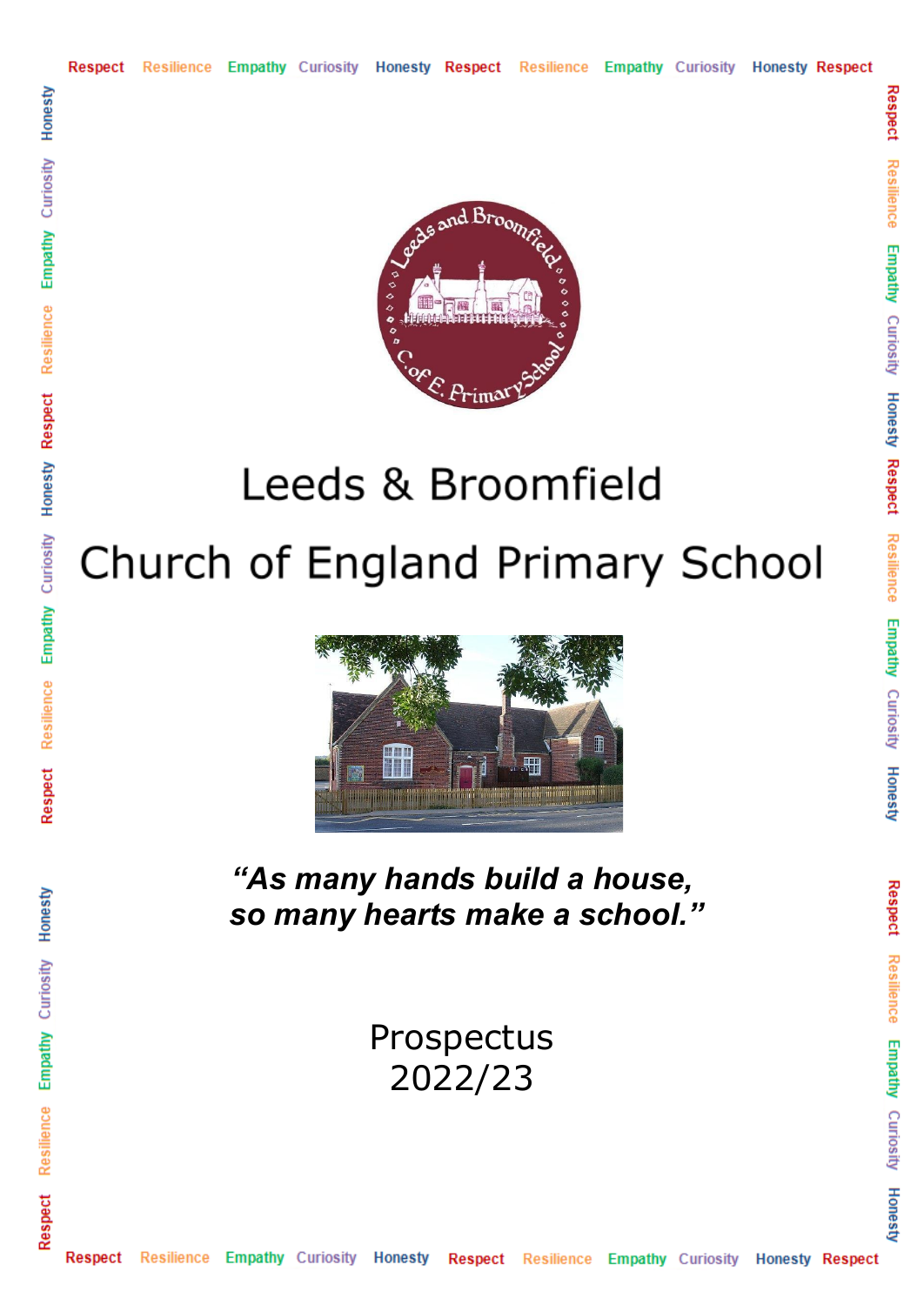# **Our School**

Leeds and Broomfield Church of England Primary School is a small Christian school, set in the beautiful countryside of Leeds village, near Maidstone, Kent.

Leeds & Broomfield is a mixed community primary school admitting pupils aged four to eleven years from the village of Leeds and neighbouring hamlets. We are currently a three-class school with a maximum of 105 pupils on roll.

As part of the ASPIRE Federation, we aim to be an outstanding school at the heart of our culturally diverse communities. Across the school, we strive for excellence, enabling our children to achieve their highest potential in all areas of the curriculum.

We are passionate about our school and about bringing out the best in the pupils as well as the staff. Through our dedicated team of teachers and support staff, we provide the children with as many opportunities as possible to learn in a fun and exciting way. Our pupils are equipped with the skills they need to make good progress through their primary education so they can confidently make the transition to secondary school.

## **Foundation Stage: EYFS/1**

For the youngest children, we have a large self-contained teaching area with a fenced outside learning environment to allow free flow between inside and outside learning. This is a valuable resource for our youngest children and always in use daily to give opportunities for a range of learning.

## **Key stage 1 & 2**

We have two mobile classrooms where we currently have Y2/3/4 in Squirrels and Y4/5/6 in Badgers. The spilt of the year groups changes each year depending on the needs and number of pupils.

#### **Activity/Play Areas**

Our outside space consists of a colourfully marked out playground, together with a fenced area named 'Joe's Playground', consisting of various wooden climbing apparatus, such as a climbing frame, slide, adventure trail and a large table tennis table. In addition, the children have a large field which can be accessed all year round if children wear their wellington boots on wet days.

## **Timings of our School Day\***

Our school day starts from 8.35am. If your child needs an earlier start, from September 2021 we will have a Breakfast Club from 7.45am (see Wrap Around Care for more details).

The Head of School or another member of staff will be waiting to welcome your child into school and be available to parents should they have any questions.

Any child arriving after 8:50am will need to enter via our secure access to the school office where a member of the office team will meet you and take your child through to class. You will need to give a reason for their lateness as part of our attendance monitoring.

#### **Our school day starts at 8:45am. Breaktime** is at **10:15am to 10.30am. Lunchtime** is from **12.15pm to 1:10pm.**

We hold a daily **Worship** each morning (except Friday) at 8:50am.

**Celebratory Assembly** (which includes Worship) is held on a Friday, starting at 8:50pm where parents and carers are warmly welcomed to join us to celebrate the achievements of our children in the Church.

**Our school day finishes at 3:15pm.** The gates to our playground open at **3:00pm** for parents to walk round and collect their child from outside their classroom. If your child needs to stay in school longer, we have an After School Club which finishes at 6.00pm (see Wrap Around Care for more details).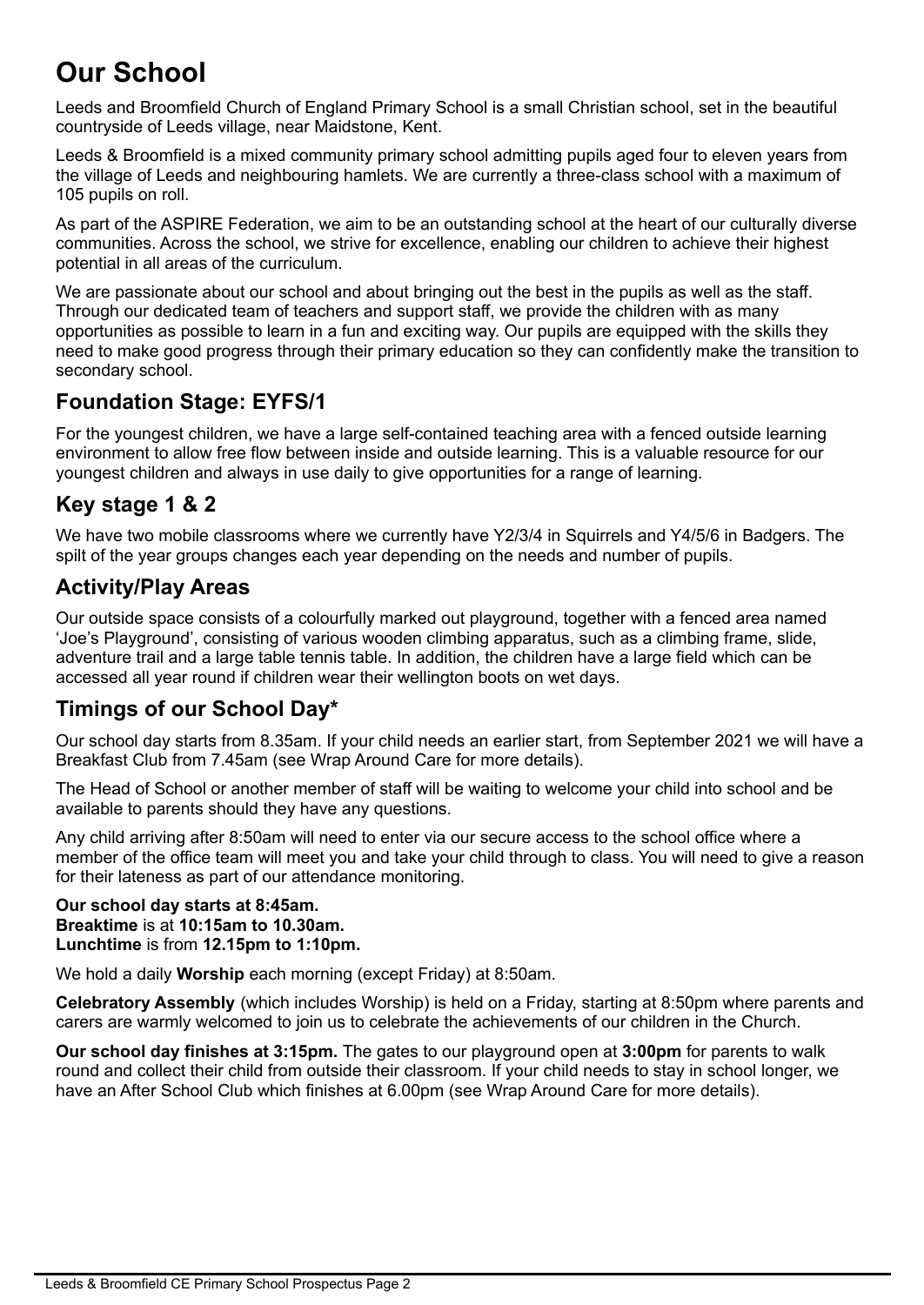# **Our Christian Vision and Values**



Our school Christian Vision and Values

#### **"As many hands build a house, so many hearts make a school."**

*(Matthew Chapter 7 verses 24-27)*

Respect Resilience Empathy Curiosity Honesty

At Leeds and Broomfield, we build strong foundations for the children, staff, and all stakeholders to learn, flourish and fill their hearts with God's love. We recognise that everyone is important, valued and needed to make Leeds and Broomfield grow. We give a quality, all round education which develops the whole child; if the rain came, we would not fall. Our school Christian values support the development of the children and all within the school and local community.

We have explored the story of Matthew (Ch 7 24-27) showing curiosity, and the children felt empathy for the builder of the house on the sand but said the builder must be resilient to try again. Jesus was honest with his followers and people followed and trusted him. The story continues showing how Jesus respected all and everyone who wanted to listen and learn could – no one was turned away. This high level of inclusion and respect is what makes Leeds and Broomfield a great school community to be part of 'many hearts make a school'.

#### **Our Mission Statement**

As part of the ASPIRE Federation, we will nurture curiosity and creativity through an inspiring, broad, and engaging curriculum, where learning is at the heart of all that we do.

Our children learn to become resilient and self-assured in environments where pastoral care is excellent.

Everyone is challenged and encouraged to thrive and achieve as individuals, preparing them for their role as caring citizens in modern Britain.

Respect Resilience Empathy Curiosity Honesty

# **Behaviour and Discipline**

We have a clear behaviour policy which is followed across all our schools in our Aspire Federation. We seek to emphasise positive social behaviour which fosters the development of self-discipline.

Self-discipline is about learning acceptable codes of behaviour within the school community.

We want to make sure that all our children:

- are aware that there are reasons for behaving in one way rather than another
- understand that the wellbeing of the community as a whole is directly affected by the actions of the individual
- recognise that there are consequences for all actions, both positive and negative.

Children need boundaries or expectations so that by knowing what is acceptable they are secure within the school community.

Our responsibility will be to ensure that children from the school adhere to the principles detailed in our policy which will apply when:

- they are within the school boundaries
- under school control on outside trips
- they are not on the premises of the school and under the lawful control of a member of staff but are identifiable as pupils of our school.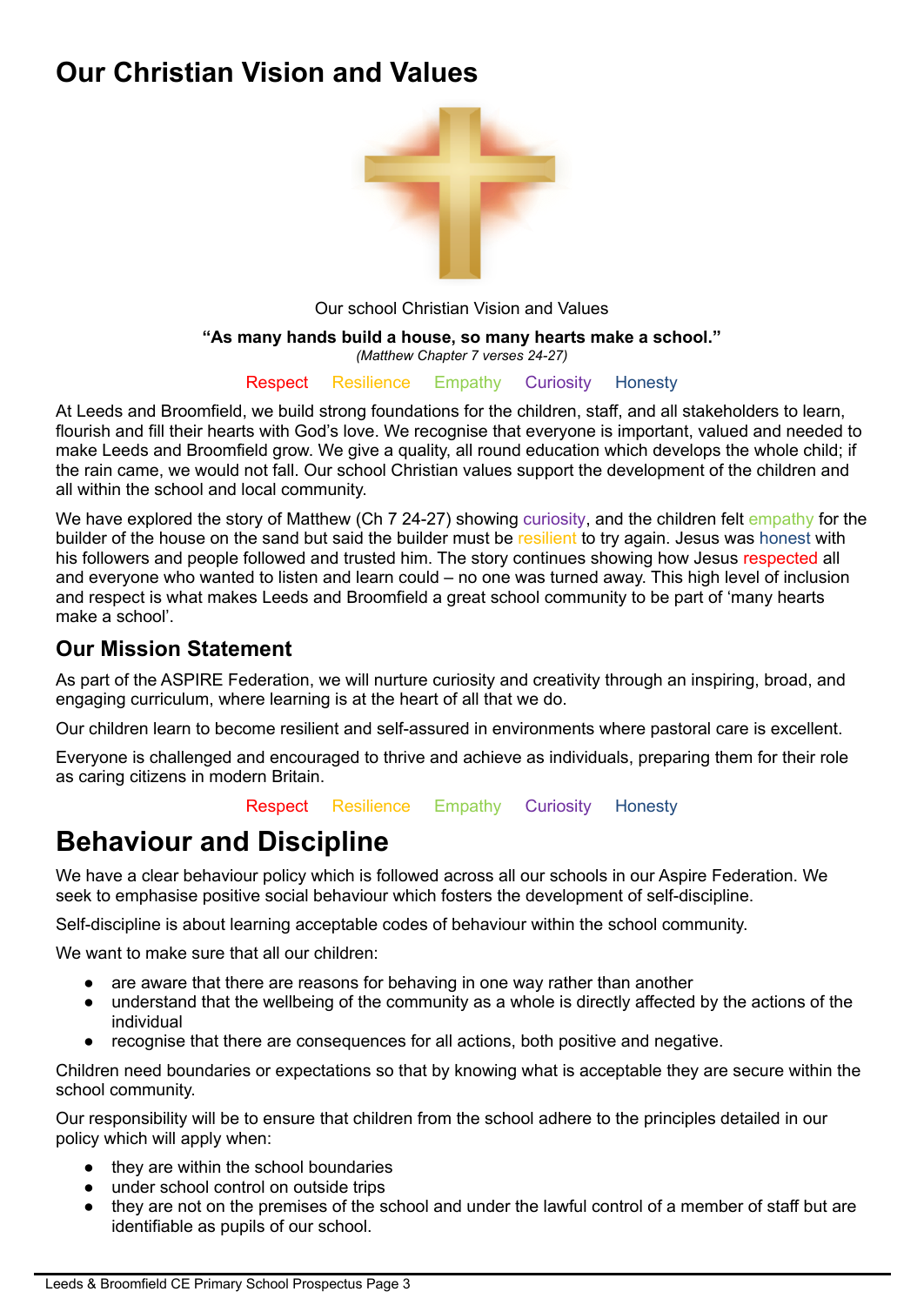We aim to make use of both rewards and sanctions and establish a climate where praise and encouragement outweigh the frequency of punishment and admonition.

#### **Parental Responsibility**

Behaviour of the children before 8.50am and after 3.15pm is the responsibility of their parent even if they are still on school grounds.

The care of the children is handed from parent to school at 8.50am and back again at 3.15pm.

The only exception to this is if the child is attending a before school or after school extra-curricular activity or under our wrap around care facility.

The school will upon request support parents in discussing incidents of poor behaviour that occurred out of school hours but within school grounds.

#### **Key Information**

We seek to emphasise positive social behaviour which fosters the development of self-discipline.

**Rewards** are used to demonstrate that good behaviour is valued by the whole school community and to encourage similar behaviour in others.

**Sanctions** are used to register the disapproval of unacceptable behaviour and to protect the security and stability of the school community. In most cases, sanctions are applied to individuals, not groups.

**Bullying** of any form is not tolerated. Please visit our website and view our:

- Anti-Bullying Policy.
- School behaviour and attendance: Government guidance.
- KCC bullying advice.

#### **"So, in everything, do to others what you would have them do to you"**

*(Matthew Chapter 7 verse 12)*

# **Admissions**

## **Reception Admissions**

Children start school in the September of the academic year when they will turn five years old.



**CC BY-NC-ND** 

Children in Reception start school on a part-time basis for the first week or so of the term. This enables the staff to get to know the children and their parents/carers, establishing those all-important relationships. It also helps the children adjust to a new environment, feel secure and settle quickly. All our Early Years staff strive to ensure that every child's needs are met using a personalised learning approach.

Children from other settings are also given the opportunity to visit our Hedgehogs Class prior to starting in September.

During the term prior to your child starting in Hedgehogs, all parents are invited to a 'Starting School' meeting and stay and play sessions, where you and your child will have the opportunity to meet the Early Years staff, play in their classroom and ask any questions.

The 'stay and play' sessions offer your child the chance to spend time in their learning environment with their new classmates and the teaching staff.

#### **In Year Admissions**

If you have a child in another school and wish to consider transferring to our school, please contact the school office.

We always welcome applications from pupils and families wishing to join us.

When you get in touch, we can check the availability of places in your child's school year. Visits to our school can be easily arranged for families to come and look around via the school office.

To apply for an in-year school place, you need to complete the Council's In Year Application Form (IYAF) and return directly to the school office.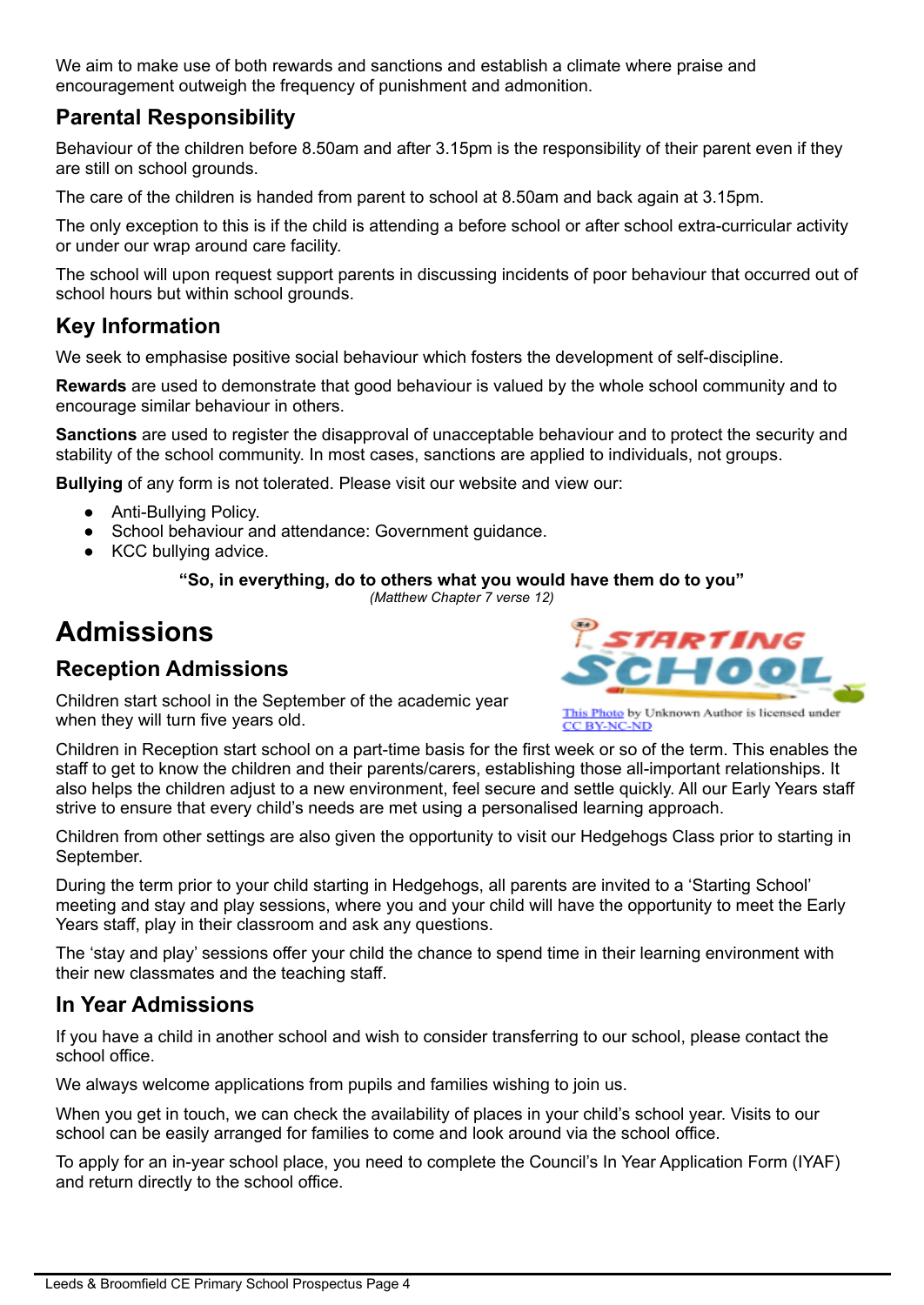# **Working Together**

#### **Newsletter**

Emailed out weekly, our Newsletter is an excellent way of telling you what is happening at school. It tells of our children's achievements, notices, learning links, and news from the staff.

This is also available on our website.

#### **Parent/Teacher Consultations**

These are held during Term 2 and Term 6. This enables parents and teachers, to keep a close eye on children's progress.

## **Annual Reports**

Annual reports are sent to parents in Term 4.

#### **Attendance and Absence**

We hope that our children will want to come to school and we expect children to be at school every day. We aim for 97% minimum attendance for all children. We follow the KCC Attendance Policy which is available on our website. As an additional incentive the class with the most punctual attendees is awarded the "Not Late Lee", and the class with the most regular attendees is awarded "Attendance Ted", both of which are reported in the Weekly Newsletter.

If a child's attendance falls below 90%, parents will be contacted if there is not a reasonable explanation for this. We work closely with an Educational Welfare Officer who also monitors attendance at the school.

If for any reason your child is unwell, please contact the school office to let us know as soon as possible. If we do not hear from you, we will telephone you that morning to find out why your child is absent. On their return, please write a brief note explaining the reason for their absence, and any details the class teacher may need to know.

# **Health, Safety and Welfare**

Health and Safety at the school is very important to us. The school has Governors who are assigned the task of checking the school thoroughly on a regular basis. To ensure that the office always knows who is in school, all visitors are requested to enter through the main front entrance and sign in the visitor's book. The front door always remains secure. Here a member of staff will present you with a Safeguarding leaflet and provide you with visitor's badge.

## **Extra-Curricular Activities**

We offer several additional activities for children to take part in. These change from term to term but can include cooking club, athletics, football, and gardening club. Please check our website for the latest after-school clubs.

## **Educational Visits**

Parents are given full details of any planned visit prior to the event. Detailed procedures are in place for the organisation of any off-site visit and the use of coaches, private transport and the level of supervision is closely monitored. In the past, visits have included Forest School at Howe Court Woods, Kent Life, Leeds Castle, Godstone Farm, and a residential trip for our Year 5 & 6 children.



# **Wrap Around Care**

We offer a **Morning Club** from 7.45 each morning for a nominal charge. From September 2021, this will include breakfast for £3.50.

Also from September we are introducing an **After School Club** which will run every day until 6.00pm: snacks will be provided.

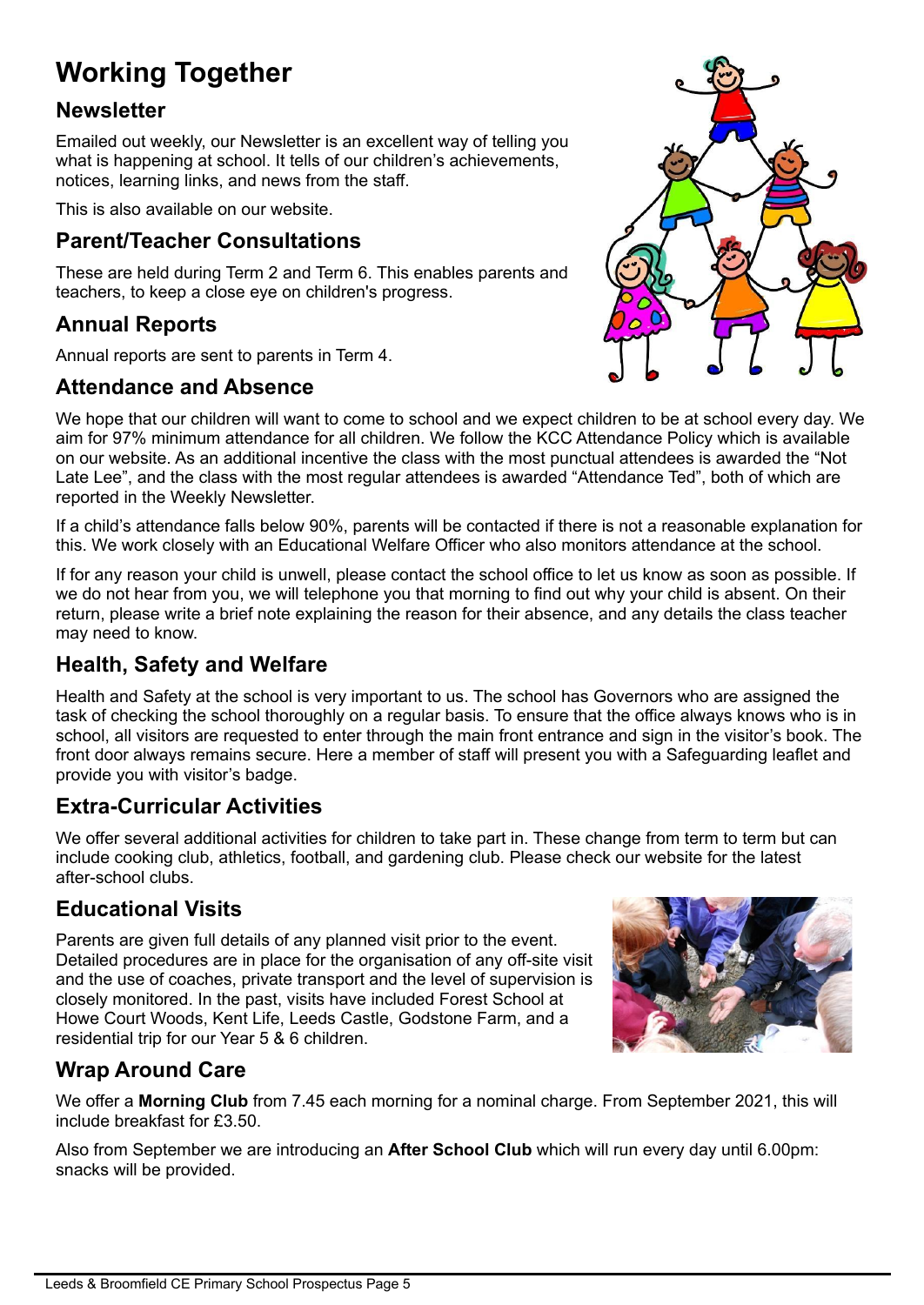The prices are:

Until 4.00pm £3.00 Until 5.00pm £7.50 Until 6.00pm £10.00

We are pleased to offer this extra help to parents, staffed by members of the ASPIRE team.

Places for Wrap Around Care must be booked and paid for in advance. Please contact the school office for more information.

# **Curriculum**

A variety of teaching and learning styles are used to help the children to achieve the very best that they can. Children may sometimes have work set for them individually or be required to work as a group on a collaborative basis. The curriculum is creative and is based around exciting topics that will interest the children. English, Mathematics, Science, Design Technology, Computing, Humanities (Geography & History), the Arts, Religious Education, Personal Social Health & Citizenship Education and Physical Education are taught throughout the school during that week linked to the theme. Speakers are sometimes invited in or educational visits organised.

#### **Worship**

At Leeds and Broomfield Primary School we are committed to fulfilling the values of being a Church of England school. **AOW is Inclusive, Invitational and Inspiring.**

#### **Our school prayer:**

*Dear Lord, This is our school. Let peace dwell here. Let the rooms be full of contentment. Let love abide here. Love of one another, love of mankind, love of life itself and love of God. Let us remember that as many hands build a house, so many hearts make a school. Amen*

#### **St Nicholas Church**

We are fortunate to have the support of St Nicholas Church, which is located opposite the school. Our children are able to use the church for a number of events and activities, such as the Harvest, Christmas, and Easter services.

## **Collective Worship**

The whole school takes part in a collective Worship every day. The pupils lead parts of Worship every day and are always involved.

Once a week our collective workshop is led by the Vicar or Missionary from St Nicholas' Church.

Every other Thursday the pupils lead Worship supported by a member of the teaching staff.

The aims of our collective Worship are:

- to enable children to consider spiritual, moral, and social issues
- to enable children to explore their own beliefs and those of others
- to encourage participation and response
- to develop an understanding of the Worship of God
- to develop a sense of awe and wonder
- the Pupils' Voice is important and valued. Pupils monitor AOW

Please visit our website to view our Act of Worship Policy

**Celebration Assembly** is held weekly at 8:50 on a Friday and parents from the class leading each week are invited to attend. We seek, at this time, to celebrate all that is best in achievement, whether it be the children in their work, play and/or behaviour.

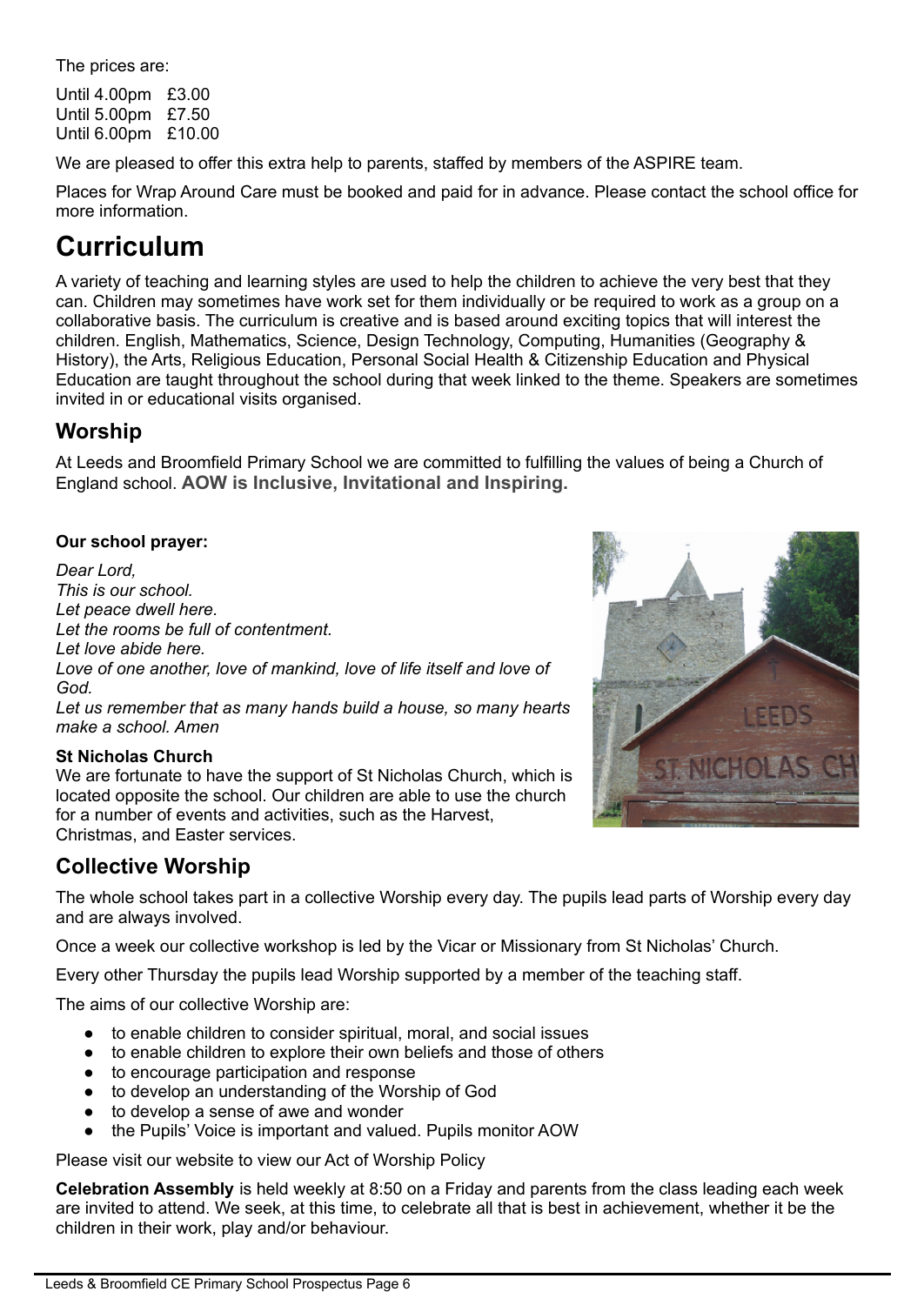# **Additional Information**

## **Additional and Special Educational Needs**

We believe that all pupils are entitled to experience all areas of the curriculum at an appropriate level irrespective of disability, gender or race through positive and structured teaching and expectations.

The early identification of children who have exceptional ability or talent or who have any difficulty is essential and as in all areas, the partnership between home and school is vitally important.

#### **Arrangements for Disabled Pupils**

Parents of children with a disability are asked to speak to the Headteacher at the earliest opportunity as soon as they are offered a place at the school. The Headteacher will arrange a meeting at a mutually convenient time to discuss the ways in which we can make provision so that any disability does not hinder her/him from taking a full part in the life of the school.

#### **Liaison with Secondary Schools**

During their child's final year at primary school parents receive information about the arrangements for secondary transfer. Parents have the opportunity to visit a range of secondary schools.

Meetings and individual consultations are arranged for parents of pupils during their final year at Leeds and Broomfield to help with the selection of the most appropriate secondary school for their child.

#### **School Meals**

Dinners are prepared off site at Kingswood Primary and brought over to us. There is a choice of a main dish or a vegetarian option, with fruit available as an alternative to the second course. Free school meals are provided by the Government for children in Year R, Year 1 and Year 2. Packed lunches can be eaten in the dining hall should you prefer.

#### **Fruit**

We encourage healthy eating and children may bring a piece of fruit to eat at break time. Fresh fruit and vegetables are provided daily for children in the infants as part of the Government's School Fruit and Vegetable Scheme. Milk is also available; please contact the School Office for details. Children are also encouraged to drink water throughout the day and can take small bottles of water into the classroom.



## **What Do We Wear?**

*NB: This is guidance from September 2021 and will become policy in September 2022*

All pupils are encouraged to wear school uniform and it greatly enhances the ethos of our School.

Our Federation uniform plays a valuable role in contributing to the ethos of our federation schools. We ask you to respect and support our policy and in doing so ensure that your child comes to school wearing the correct uniform and be of clean and tidy personal appearance.

At Aspire we have thought carefully about our school uniform and have chosen it to be comfortable and practical for primary aged children whilst also being affordable for families.

The hooded sweatshirt/ hooded jacket/ sweatshirt/cardigan is the only part of the school uniform that requires the school logo, which means that many other items can be purchased in supermarkets and children's clothes shops, as well as the Brigade online shop (http://www.brigade.uk.com). The **school colour** for Leeds and Broomfield i**s maroon.**

#### **Active uniform**

Can be worn by all children all day every day but must be worn on PE days.

- Hooded sweatshirt or hooded jacket in school colour with Logo
- Plain white t-shirt or logoed white t-shirt
- Black jogging bottoms/ black sports leggings/ black shorts/ Black skort all items can be bought with the logo
- Black trainers or plimsolls
- Baseball cap in the school colour